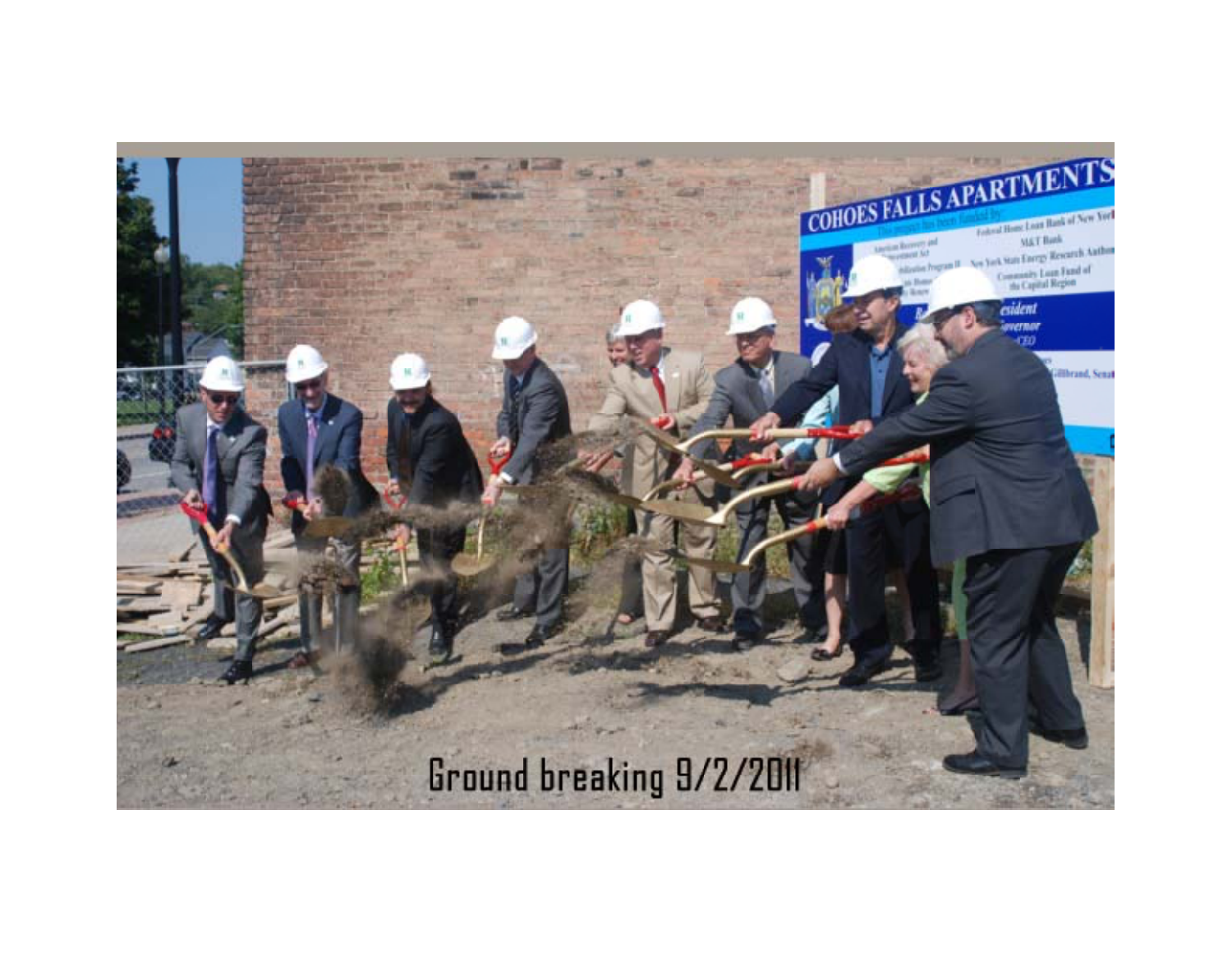

**Housing Development Property Management Ways & Means**

**Project Finance Public Policy**

#### **Related Links**

- → Neighborhood Stabilization Program
- Affordable Housing Preservation
- **→ Rental Housing Development**
- → TCB's Corporate Brochure → The Promise of Mixed-Income

**Communities** 

**Follow Us**  $f$  in



*Preservation and rehab of 66 affordable rental units using \$11.7 million in funding from TCB's Neighborhood Stabilization Program 2 (NSP2) grant.*

- community room and site office
- → TCB Roles: Owner, Sponsor, Developer, Management Agent
- → NSP2 Funds Committed: \$11.7 million
- → Total Development Cost: \$17 million

#### **Fact Sheet**

→ Cohoes Falls Apartments



Cohoes Falls Apartments is a scattered-site, Project-Based Section 8 preservation initiative located in the City of Cohoes in northern Albany County. Cohoes is a turn-of-the-century textile mill town, with historic masonry structures and beautiful views of the falls at the confluence of the Mohawk and Hudson rivers. This \$17 million project will preserve 66 units of affordable housing for families by rehabilitating seven different buildings. In addition, this development involves the construction of a new, LEED-Certified community room and site office where a building burned down less than ten years ago in order to create a permanent and prominent presence for TCB in the community.

Cohoes has experienced the industrial and capital flight endemic of smaller upstate New York communities, leaving a large number of distressed, vacant, and abandoned buildings in the City. This project is TCB's first phase of a redevelopment strategy for the City using Neighborhood Stabilization 2 (NSP2) funding to address this problem, dovetailing with the successful and on-going conversion of the adjacent Harmony Mills complex into high-end market rate housing. The project scope includes remediating environmental contaminants, addressing building code violations, and converting the existing electric baseboard heating system to a more efficient gas boiler system.

The development team has already received commitments from The Community Builders for NSP2 funds in the amount of \$11.7 million, of which \$1.6 million shall serve as a permanent source. New York State Homes and Community Renewal awarded \$989,463 in Low-Income Housing Tax Credits in the 2010 Unified Funding Round, which shall generate over \$8.1 million in private equity toward this development. The team has also secured \$500,000 in Federal Home Loan Bank Affordable Housing Program Funds. A new first mortgage of \$2.1 million, obtained from the Community Preservation Corporation through the New York State SONYMA program shall provide hard debt for the project. Federal and State Historic Tax Credit equity of \$2.6 million and a deferred developer fee of \$200,000 rounds out the project's sources and uses.